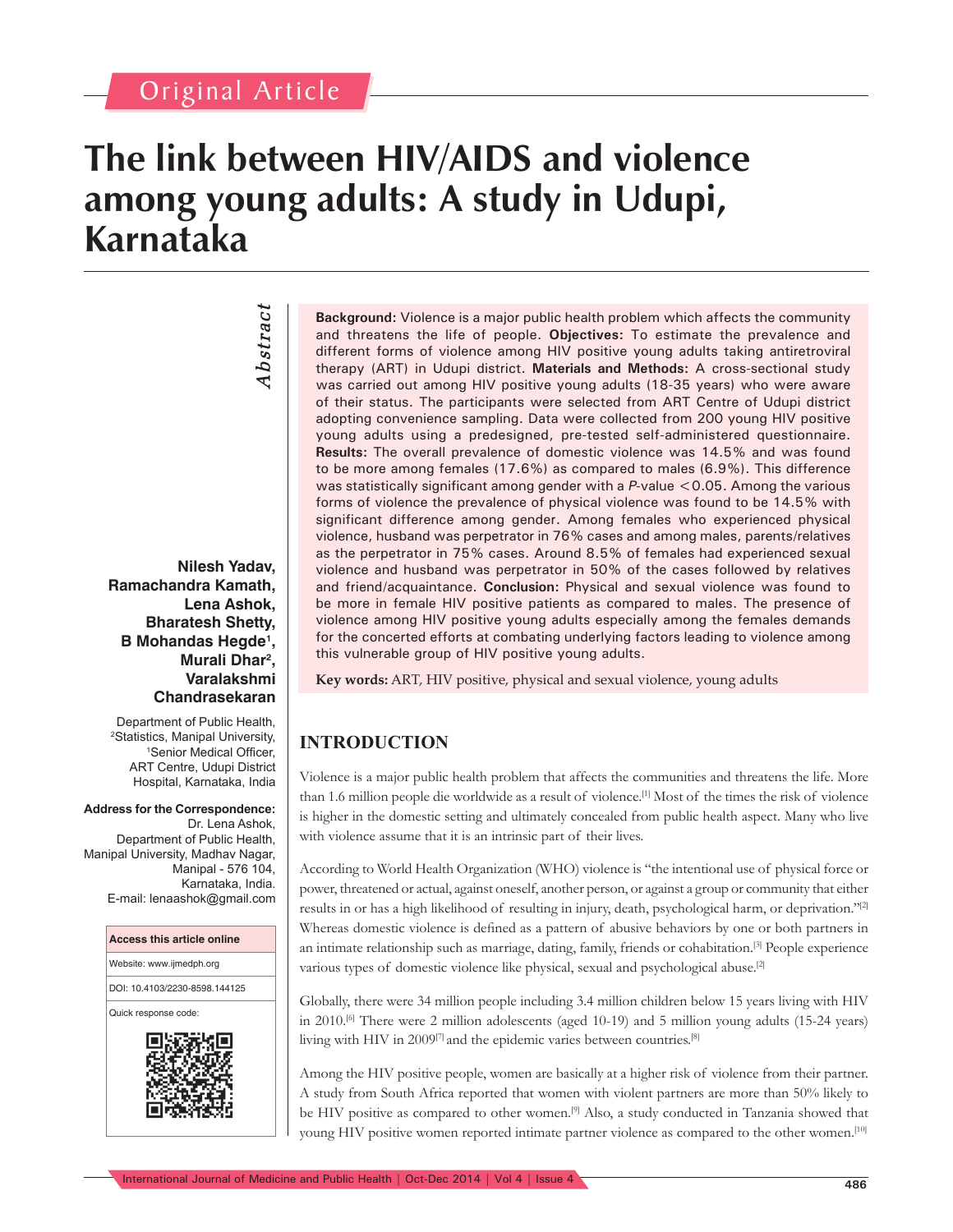Research has identified that there is an association between domestic violence and HIV/AIDS and it has emerged as a major public health concern since victims are at high risk for adverse health outcomes, including HIV/AIDS, STDs, alcohol and drug abuse. There is a dearth of literature on violence among people living with HIV and most of the available studies were carried out in the American and African setting. Udupi district is one among the high prevalence area for the HIV/AIDS in India and since there are no studies done, the present study was conducted to explore the threat of violence and assess the different forms and magnitude of violence among people living with HIV/AIDS.

#### **Objectives**

- To estimate the prevalence of violence among HIV positive young adults taking antiretroviral therapy (ART) in Udupi district, Karnataka.
- To assess the magnitude and different forms of violence among HIV positive young adults.

#### **MATERIALS AND METHODS**

A cross-sectional study was done at the Antiretroviral Therapy Centre, Udupi district, Karnataka between February 2013 to July 2013 using semi-structured self-administered questionnaire among HIV positive young adults in age group of 18-35 years (National Youth Policy of India).<sup>[11]</sup> Questionnaire was modified based on relevant literature and modified to suit the cultural context before data collection.

The participants included in the study were aware about their positive status and were residents of Udupi district. Permission was taken from the District surgeon of the District hospital of Udupi district and also the ethical approval obtained from Manipal University Institutional ethical committee. The written informed consent was obtained from each participant before giving the questionnaire.

The required number of respondents to be included in the study were calculated using the sample size estimation formula for prevalence. Since the literature review could not identify an appropriate prevalence rate for domestic violence among HIV positive young adults, 50% was considered with 7% absolute precision for calculation of sample size.

$$
\frac{Z_{\alpha}^{2} p (1-p)}{d^{2}}
$$
  
n = (1.96 \* 1.96 \* 0.5 \* 0.5)/(0.07)<sup>2</sup>  
= 0.9604/0.0049  
= 196  
~200

Thus the minimum sample size required for the study was 200. The participants were selected by using convenient sampling method. HIV positive young adults who visited ART Centre during data collection period and willing to give informed consent were included in the study.

The final questionnaire was translated to the local language so that participants will understand the questions better before they answer it. The translated questionnaire was pretested.

#### **Statistical analysis**

The data were analyzed with the help of SPSS vs.15.0. The descriptive data were analyzed with frequency and percentages. The chi-square test was used to find the association between the various aspects of violence & self-esteem and gender.

#### **RESULTS**

Among 200 participants, 71% were females while 29% males. Since convenience sampling technique was adopted, the study showed the visit of female HIV positive persons more in the ART Centre as compared to the male HIV positive persons [Table 1].

The age distribution as per the stages of young people according to National Youth Policy of India showed that 58.5% participants belonged to age group of 31-35 years, 32.5% from 26-30 years,  $6\%$  from 21-25 years and  $3\%$  from 18-20 years. The same age distribution was observed among both genders. Majority of male (69%) and female (54.2%) participants belonged to the age group of 31-35 years [Table 1].

| Table 1: Distribution of participants by their |             |             |              |  |
|------------------------------------------------|-------------|-------------|--------------|--|
| socio-demographic characteristics              |             |             |              |  |
| <b>Characteristics</b>                         | <b>Male</b> | Female      | <b>Total</b> |  |
|                                                | $(N = 58)$  | $(N = 142)$ | $(N = 200)$  |  |
|                                                | $N$ (%)     | $N$ (%)     | N (%)        |  |
| Age distribution (in years)                    |             |             |              |  |
| ≤20                                            | 3(5.2)      | 3(2.1)      | 6(3)         |  |
| $21 - 25$                                      | 4(6.9)      | 8(5.6)      | 12 (6)       |  |
| 26-30                                          | 11 (19)     | 54 (38)     | 65 (32.5)    |  |
| $31 - 35$                                      | 40 (69)     | 77 (54.2)   | 117 (58.5)   |  |
| <b>Marital status</b>                          |             |             |              |  |
| Single/Unmarried                               | 36(62.1)    | 9(6.3)      | 45 (22.5)    |  |
| Married                                        | 22 (37.9)   | 73 (51.4)   | 95 (47.5)    |  |
| Widow                                          | 0           | 53 (37.3)   | 53 (26.5)    |  |
| Divorced                                       | 0           | 1(0.7)      | 1(0.5)       |  |
| Separated                                      | 0           | 5(3.5)      | 5(2.5)       |  |
| Living together                                | 0           | 1(0.7)      | 1(0.5)       |  |
| Education                                      |             |             |              |  |
| <b>Illiterate</b>                              | 2(3.4)      | 14(9.9)     | 16(8)        |  |
| Lower primary                                  | 11 (19)     | 34(23.9)    | 45 (22.5)    |  |
| Higher primary                                 | 12(20.7)    | 46 (32.4)   | 58 (29)      |  |
| Secondary                                      | 24 (41.4)   | 38 (26.8)   | 62 (31)      |  |
| Higher secondary/PUC                           | 6(10.3)     | 7(4.9)      | 13(6.5)      |  |
| Graduation                                     | 3(5.2)      | 3(2.1)      | 6(3)         |  |
| Total Family income (in INR)                   |             |             |              |  |
| ≤3000                                          | 8(13.8)     | 49 (34.5)   | 57 (28.5)    |  |
| 3001-6000                                      | 21(36.2)    | 45 (31.7)   | 66 (33)      |  |
| 6001-9000                                      | 12 (20.7)   | 9(6.3)      | 21 (10.5)    |  |
| >9000                                          | 12 (20.7)   | 10(7.1)     | 22(11)       |  |
| No response                                    | 5(8.6)      | 29 (20.4)   | 34 (17)      |  |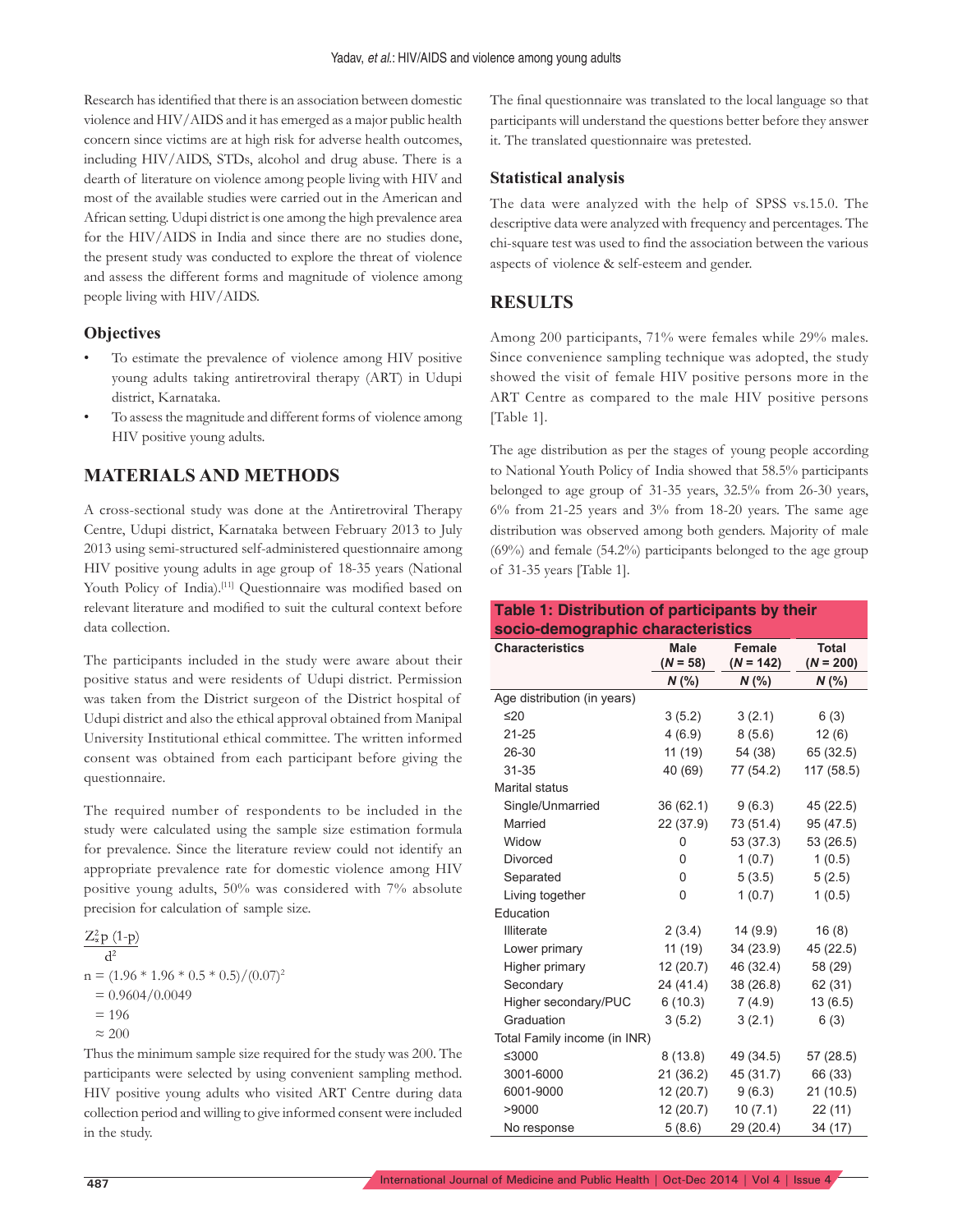Majority (93.5%) of the participants belong to Hindu religion, while 4.5% were Muslims and 2% Christians. Of the total 200 participants 47.5% were from Udupi taluk, 40.5% from Kundapura taluk and 12% from Karkala taluk, Udupi District.

Among all participants, 47.5% were married while 26.5% were widows and 22.5% single/unmarried. Among male participants, 62.1% were unmarried whereas among female participants only 6.3% were unmarried [Table 1].

There was wide variation observed regarding the educational level among the participants. Around 8% participants were Illiterate compared to 92% who had formal education. Majority of participants (31%) had secondary level of education. Among the study population 61.5% had family income less than INR 6000 per month; while only 21.5% had more than INR 6000 per month and about 17% participants had not stated their family income [Table 1].

Around 14.5% of the participants experienced violence and this was found to be more among males was 6.9% and in females 17.6% which was statistically significant with *P*-value of  $\leq 0.05$ .

The various forms of violence observed were physical and sexual violence. A total of 14.5% experienced physical violence among the participants this was found to be with statistically significant difference among male (6.9%) and female (17.6%) participants with *P*-value of < 0.05 [Table 2].

It was observed that among females who experienced physical violence, husband was perpetrator in 76% of cases, followed by friends/acquaintance in 12% of cases, parents/relatives in 8% of cases and steady boyfriend in 4% of cases. Among male participants who experienced physical violence, majority (75%) of them experienced from their parents/relative and 25% from their friend/acquaintance [Table 2].

Regarding the participants experience on sexual violence in their life, 8.5% females reported to have experienced sexual violence while none of the male participants reported the same. Of the female participants who experienced sexual violence, husband was the perpetrator in 50% of cases followed by relatives 25% and friend/ acquaintance 25%. Of these females only about 25% had discussed this issue and preferred family members, close friend and service provider for discussion of this issue [Table 3].

The participants were asked about the worries of various aspects of life. The most common issues participants were worried about was their HIV positive status (69.5%), looks of other people toward them  $(66%)$ , people finding out about their HIV positive status (63.5%), infecting someone else with HIV (53%), disclosing status to their friends  $(48.5\%)$ , unable to find partner  $(38.5\%)$ , having sexual relationship (34%), dumped by partner (33.5%), becoming or making someone pregnant (20.5%), and forceful sex (12.5%). All these aspects were found to be statistically significant among male and females with *P*-value < 0.05.

#### **Table 2: Distribution of participants on experience of physical violence**

| <b>Physical violence</b><br><b>Indicators</b> | <b>Male</b><br>$(N = 58)$ | <b>Female</b><br>$(N = 142)$ | Total<br>$(N = 200)$ |
|-----------------------------------------------|---------------------------|------------------------------|----------------------|
|                                               | $N$ (%)                   | $N$ (%)                      | $N$ (%)              |
| Ever been physically abused                   |                           |                              |                      |
| Yes                                           | 4(6.9)                    | 25 (17.6)                    | 29 (14.5)            |
| <b>No</b>                                     | 54 (93.1)                 | 117 (82.4)                   | 171 (85.5)           |
| If yes, Perpetrator                           | $(n=4)$                   | $(n=25)$                     | $(n=29)$             |
| Husband/Wife                                  | 0                         | 19 (76)                      | 19 (65.5)            |
| Parent/Relative                               | 3(75)                     | 2(8)                         | 5(17.2)              |
| Steady boyfriend/Girlfriend                   | 0                         | 1(4)                         | 1(3.4)               |
| Friend/Acquaintance                           | 1(25)                     | 3(12)                        | 4(13.8)              |
| Discussed this problem                        | $(n=4)$                   | $(n=25)$                     | $(n=29)$             |
| with anyone                                   |                           |                              |                      |
| Yes                                           | 2(50)                     | 18 (72)                      | 20 (69)              |
| <b>No</b>                                     | 2(50)                     | 7(28)                        | 9(31)                |
| If yes, with whom                             | $(n=2)$                   | $(n=18)$                     | $(n=20)$             |
| Family member                                 | 2(100)                    | 6(33.3)                      | 8(40)                |
| Close friend                                  | 0                         | 11(61.1)                     | 11 (55)              |
| Other                                         | 0                         | 1(5.6)                       | 1(5)                 |

#### **Table 3: Distribution of participants on experience of sexual violence\***

| Sexual violence indicators         | <b>Female</b><br>$(N = 142)$ |
|------------------------------------|------------------------------|
|                                    | $N$ (%)                      |
| Ever been sexually abused          |                              |
| Yes                                | 12(8.5)                      |
| No                                 | 130 (91.5)                   |
| If yes, Perpetrator                | $(n=12)$                     |
| Husband/wife                       | 6(50)                        |
| Relative                           | 3(25)                        |
| Friend/Acquaintance                | 3(25)                        |
| Discussed this problem with anyone | $(n=12)$                     |
| Yes                                | 3(25)                        |
| No                                 | 9(75)                        |
| If yes, with whom                  | $(n=3)$                      |
| Family member                      | 1(33.33)                     |
| Close friend                       | 1 (33.33)                    |
| Service provider/counselor         | 1 (33.33)                    |

\*None of the male participants had experienced sexual violence

Also 62.5% were worried about being mistreated/rejected by friends and 54% about their development of body was not as fast as their friends. This was not found to be statistically significant among male and female as *P* value was greater than 0.05.

#### **DISCUSSION**

The prevalence of physical violence observed among HIV positive young adults in Udupi was around 14.5%. The proportion of physical violence among females was 17.6% and among males was 6.9%. A study in India conducted by Chandrasekaran *et al.* showed that 42% of female participants reported that they experienced violence, of whom 29% reported physical violence and 69% reported psychological abuse while it was 31% in a study conducted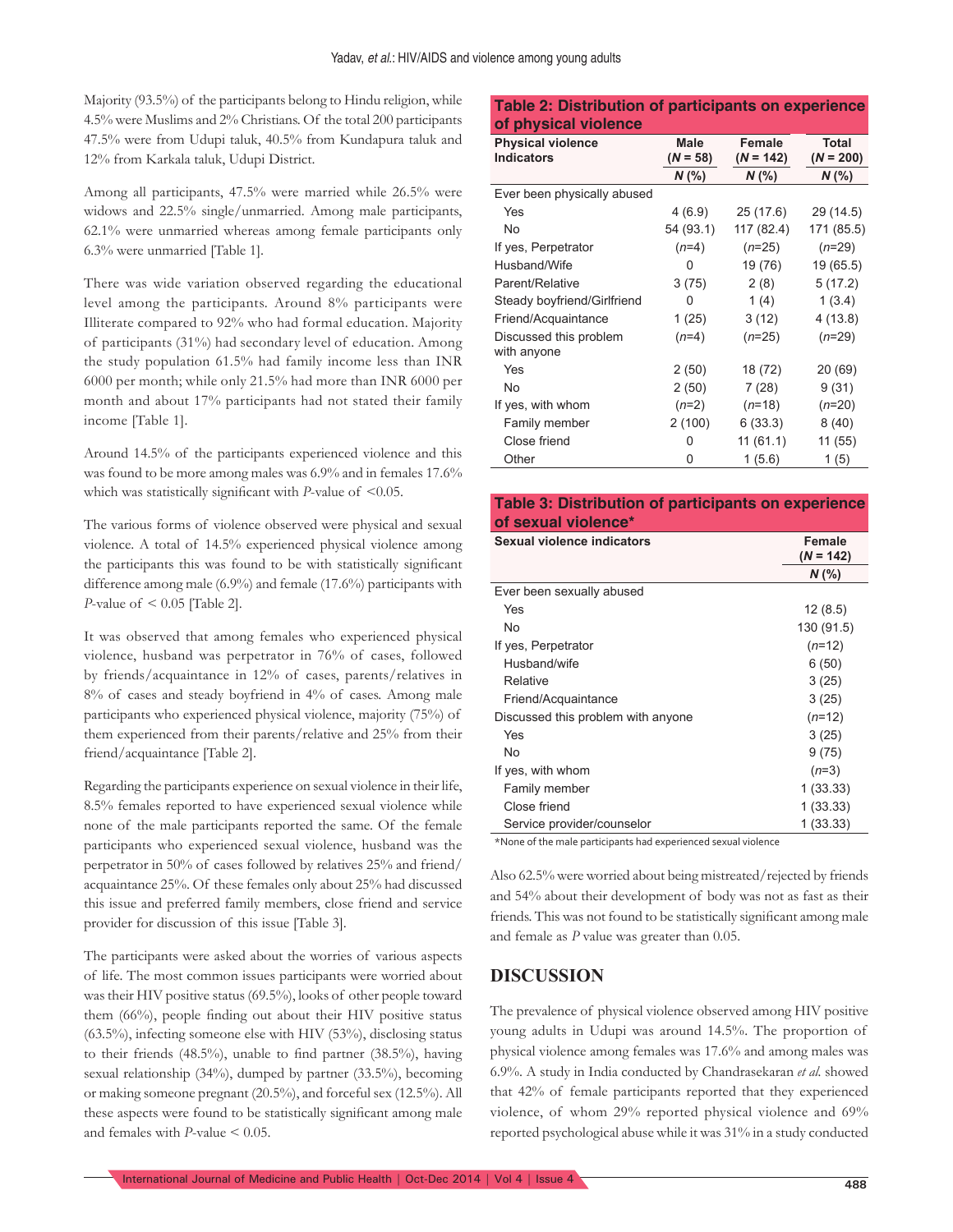by Birungi *et al.*<sup>[12]</sup> in Kenya (31%). The reason for the lower prevalence of violence in present study could be due to under reporting of the issue by the participants.

The findings reported in the study conducted by Birungi *et al.*<sup>[12]</sup> in Kenya showed no difference in prevalence of physical violence among male and female HIV positive adolescents (15-19 years). The study conducted by Iliyaz et al.<sup>[13]</sup> in Kano on HIV positive women stated that the risk of domestic violence was more among the women as compared to men, where prevalence of violence among women was 22% which was similar to the present study.

In majority of the cases, the perpetrator of physical violence was found to husband (76%) in females and parents/relatives (75%) in males. A study conducted by Aryal *et al.*<sup>[14]</sup> in Nepal among HIV positive women found husband (45%) as perpetrator for physical violence in majority of the cases. Also a study conducted by the Ramachandra et al.<sup>[15]</sup> in 2010 in Nigeria found that almost threefourth of the sample (73%) reported lifetime violence from their partner and 20% reported current abuse.

In present study those who had experienced physical violence when asked whether they discussed this issue with anyone, about 69% participants stated that they had discussed the issue with others. Among participants who discussed, more than half (55%) of them discussed with close friends followed by family members (40%). Similar findings were observed by Birungi, et al.<sup>[12]</sup> in Kenya in 2011 where around 31% participants had experienced physical violence in their life and about 65% of them had discussed this problem and most of them discussed with either family member, close friends or service providers.

In the present study, none of the male participants had experienced sexual violence whereas 8.5% of females had experienced it. The study conducted by Birungi *et al.*[13] in Kenya among HIV positive adolescents found the higher prevalence of sexual violence among males (13%) and females (16%) as compared to present study. Prevalence of sexual violence is found to be low in the present study could be due to under reporting as it is a sensitive issue.

The participants in the present study reported to be worried about various aspects of life. The most common issues they were worried about, their HIV positive status (69.5%), looks of other people towards them (66%), people finding out about their HIV positive status (63.5%), infecting someone else with HIV (53%), disclosing status to their friends  $(48.5\%)$ , unable to find partner  $(38.5\%)$ , having sexual relationship (34%), dumped by partner (33.5%), becoming or making someone pregnant (20.5%), and forceful sex (12.5%). All these aspects were found to be statistically significant among male and females with *P*-value < 0.05.

Similar findings were observed in the study conducted by Birungi H, *et al.*[11] in Kenya where 85% of participants were worried about infecting others with HIV, 66% getting someone pregnant, 64% disclosing HIV status, people coming to know their HIV status (64%), being forced to do things they did not want (63%), and having sex (57%). On the other hand a greater proportion of women were worried about having sex, being coerced into doing things that they did not want, or being rejected by friends as compared to males.

#### **CONCLUSION**

The life of HIV positive young adults is compromised due to the prevailing disease condition; the present study was conducted to explore the domestic violence among HIV positive young adults. The prevalence of physical violence among HIV positive young adults was found to be 14.5% with higher proportion in females. Similarly the sexual violence was found only among the females (8.5%). This showed the vulnerability of the women suffering from HIV which has to be managed properly. In most of the females who suffered from violence, husband was the perpetrator which proved that the Intimate partner violence is still increasing in our country. They had not discussed these issues very commonly with others and kept it hidden which makes them more vulnerable. The HIV positive people were worried about various aspects of life such as looks of other people being identified by other people and mistreated by friends, which supports the presence of fear and stigma among the HIV positive people that is still existing in our community.

The presence of violence among HIV positive people especially among the females demands concerted efforts at combating underlying factors leading to violence among this vulnerable group. The capacity of existing counselors needs to be enhanced to understand the issues of violence among HIV positive people so that young HIV positive adults can openly talk about these issues with counsellors. These strategies will be useful in addressing the issue of violence through counseling. Another major issue found in the study was "HIV positive young adults still living with fear and anxiety. Organizing training on positive living and regular reinforcing of positive messages can help HIV positive young adults to cope with fear and anxiety.

#### **REFERENCES**

- 1. World Report on violence and health: Summary. Geneva: World Health Organization, 2002. Available from: http://www.who.int/violence\_injury\_ prevention/violence/4th\_milestones\_meeting/publications/en/index.html [Last cited on 2013 July 21].
- 2. World Health Organization. Defining violence, Geneva, Switzerland, Definition of violence by World Health Organisation; 2010. Available from: http://www.who.int/violenceprevention/approach/definition/en/[Last cited on 2013 July 21].
- 3. United Nations Convention on the Elimination of all forms of Discrimination Against women, CEDAW. Available from: http://www.un.org/womenwatch/ daw/cedaw/text/ecconvention.html [Last cited on 2013 July 25].
- 4. Garcia-Moreno C, Jansen HA, Ellsberg M, Heise L, Watts CH; WHO Multi-country Study on Women's Health and Domestic Violence against Women Study Team. Prevalence of intimate partner violence: Findings from the WHO multi-country study on women's health and domestic violence. Lancet 2006;368:1260-9.
- 5. Silverman JG, Decker MR, Saggurti N, Balaiah D, Raj A. Intimate partner violence and HIV infection among married Indian women. JAMA 2008;300:703-10.
- 6. Global HIV/AIDS response: Epidemic update and health sector progress towards universal access. Joint United Nationals Programme on HIV/ AIDS (UNAIDS); Progress report [Serial online] 2011. Available from: